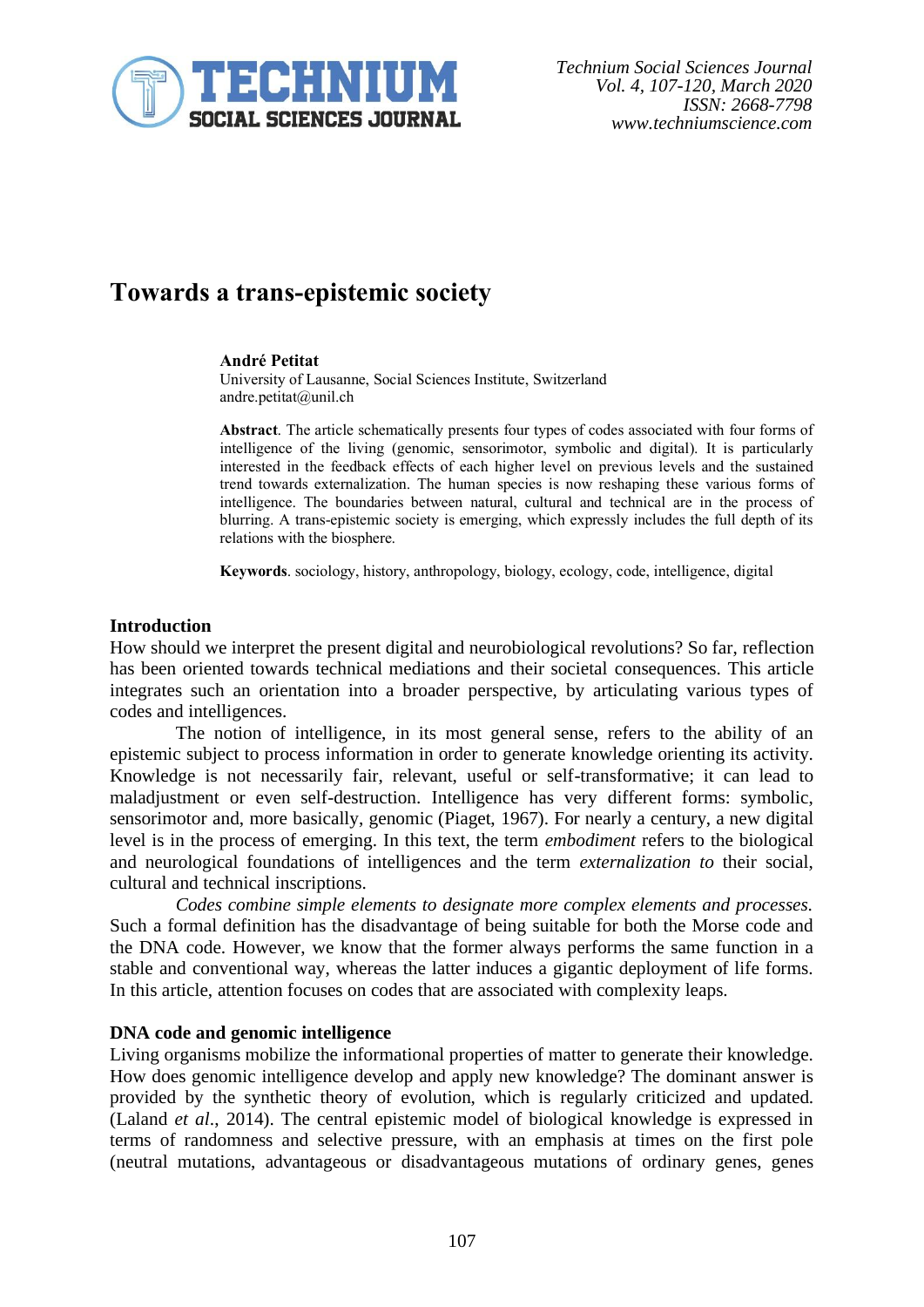## JECHNIUM **SOCIAL SCIENCES JOURNAL**

regulating the expression of other genes, genes involved in several traits, behavioral variations that effect reproduction, etc.) and sometimes on the second pole (environmental transformations, migration quotas, geographical isolates, epigenesis, environmental sensitivity of mutation repair mechanisms). Biological forms and their evolution are deeply marked by the randomness of mutations and the contingencies of the environment. Each life form represents a more or less viable epistemic solution.

The decoding of the genomes of numerous species and of individuals of the same species has revealed a landscape of extreme complexity: 1) there is an unsuspected profusion of alleles for the same gene, 2) the same character can be controlled by several genes, 3) the same *homeotic* gene can be involved in the control of several characters, 4) fragments of DNA or RNA can change location (transposons), 5) transfers of genetic material are likely to occur from one bacterium to another, and finally, 6) DNA expressions include epigenetic modulations. The initial dogma « one gene - one protein » – already shattered by the discovery of alternative splicing, which allows the same gene to produce many different proteins – now appears like an island amidst a multitude of other questions. The exploration of the relationship between genotypic knowledges and their dynamics of expression is far from complete.

The DNA code is to a degree unstable. Had its replication been perfect, there would never have been any evolution. At most, we would have had primitive forms of life independent of each other and unable to adapt to new contexts. The imperfection of the code – its mutations, its transcription, reading and expression errors – is the *sine qua non* condition for its dynamic combination with the multiplicity of local living conditions.

Genomic intelligence is characterized by still another trait: in each species, individuals carry variations that are at times neutral and at times beneficial or worthless to survival. Population genetics has translated this reality into statistical models. The species is a moving statistical reality with varieties, subvarieties and individualities. Each individual is virtually at odds with its ancestors and contemporaries. These differences function as a kind of pragmatic trial and error process, whose consequences can be felt concretely by the carrier itself and its possible heirs. Each life form is virtually a « research head » seeking new solutions, either positive, neutral or negative. Epigenetic modulations are intragenerational (some of them can be transmitted to a few later generations), individual DNA mutations require only one generation, while species variations can extend over hundreds of generations.

The species context includes other species. It contains countless relational variations, such as cascading food chains, competition, cooperation, symbiosis, parasitism, exclusive ecological niches, etc. This relational multiplicity is recorded in the DNA and thus also falls under the theory of evolution. Therefore, genotypic knowledge can be labelled as « interknowledge ».

In summary, the main traits of genomic intelligence consist of : marginally unstable DNA codes, allelic variations of codes, interactive expressions of codes with the surrounding environment, elimination or marginalization of the least-adapted individual variations and maintenance of neutral or favorably-adapted variations, and interactive transformations between species and between the living and the non-living. The first code of the universe opens a field of phenomena which, while respecting the laws of physics, integrates them into its own emergent dynamics (I leave aside hypotheses about the emergence of life, as well as dissipative and chaotic systems, which bring physics and biology closer together) (Prigogine & Stengers, 1978; Petitot, 1985; Bailly & Longo, 2006).

Genomic intelligence is both in filiation and in rupture with its physico-chemical basis. During the transition from non-living to living, certain informational properties of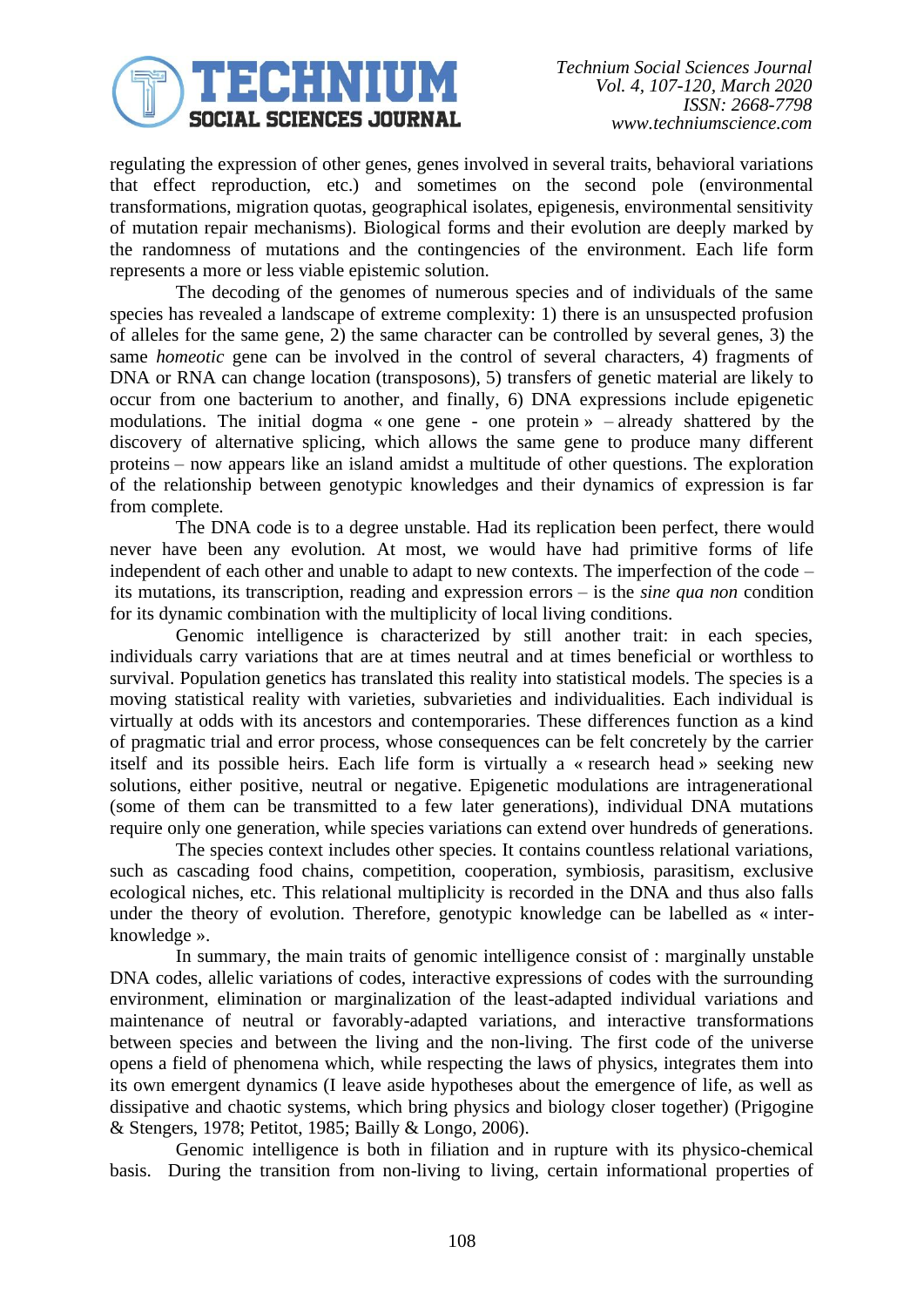

matter are used to develop, store and mobilize knowledge. Physicalist approaches confound the two levels. Shannon's work (1948) on the loss of information in physical transmission systems has contributed significantly to blurring representations. Georges Chapouthier rightly criticizes this reductionist confusion – also nourished by Brillouin (1959) and more recently by Laszlo  $(2017)$  – between the « amount of information per symbol in a message » (Shannon) and the notion of information as a « piece of knowledge » (2001, 28).

The emergence of the living transforms the non-living. This feedback on the environment is particularly spectacular if we consider the atmosphere. The first unicellular cells (around 4 billion years ago) appeared in an oxygen-free atmosphere. For the cyanobacteria at that time, oxygen was a toxic waste... which much later, during the Great Oxygenation event (around 2.4 billion years ago), favored the appearance of multicellular aerobic life forms (around 2.1 billion years ago). We are here in a long-term dialogue between living forms and their physicochemical deployment frameworks. This dialogue has continued uninterruptedly up to its last current avatar, the Anthropocene.

#### **Neural codes and sensorimotor intelligence**

For multicellular organisms to exist, the units they are composed of must cooperate and therefore communicate. The following remarks leave aside internal and external communications in plants (boiling field, see Muday & Brown-Harding, 2018) and neurovegetative systems in animals. They focus only on sensory and motor interactions with the outside world and their neural processing.

The neural capacities of living beings bridge the gap between sensory receptors and motor expressions. Together, these three dimensions form the incredibly diverse *sensorimotor intelligences*, which have gradually redefined the biosphere, adding a level to the unicellular world and inventing all varieties of perceptual refinements, motor differentials and interspecies relationships.

The most elementary modality of sensorimotor intelligence consists of preconstructed reflexes that are inscribed in DNA and which command a given reaction for a given perceptual configuration. In most animals, this first level is combined with one or more forms of learning/unlearning (Pavlovian and Skinnerian conditioning, and more complex cognitive patterns). Reactions are therefore adaptable to life experiences, in ways that are distinct from epigenetic modifications. This adaptive finesse directly depends on neural developments, as well as the processing, storage and recall capabilities of each organism's biographical experiences.

The development of sensorimotor intelligences implies the development of multiple categorizations of the outside world: time, space, movement, light, texture, color, sound, smell, taste, etc. This epistemic inventiveness is coupled with sensory tools, neural processings and motor skills. Ethologists and neurologists have begun to identify the many ways in which the outside world can be shaped. Epistemology, traditionally limited to human knowledge, is now to be extended to all living beings.

Below, a few brief reminders about neural functioning. Rigid, computational representations of the brain are now superseded by a more flexible vision, which emphasizes neuroplasticity. It is made apparent, at both the meso and micro levels, by the production of new neurons, the modification of neural networks, the variation of neural activity within networks, the number and activity of synapses, the creation and destruction of synaptic connections, the modulation of synaptic receptors, the modification of DNA expression in neurons, etc. In short, the brain is a dynamic organ in permanent transformation.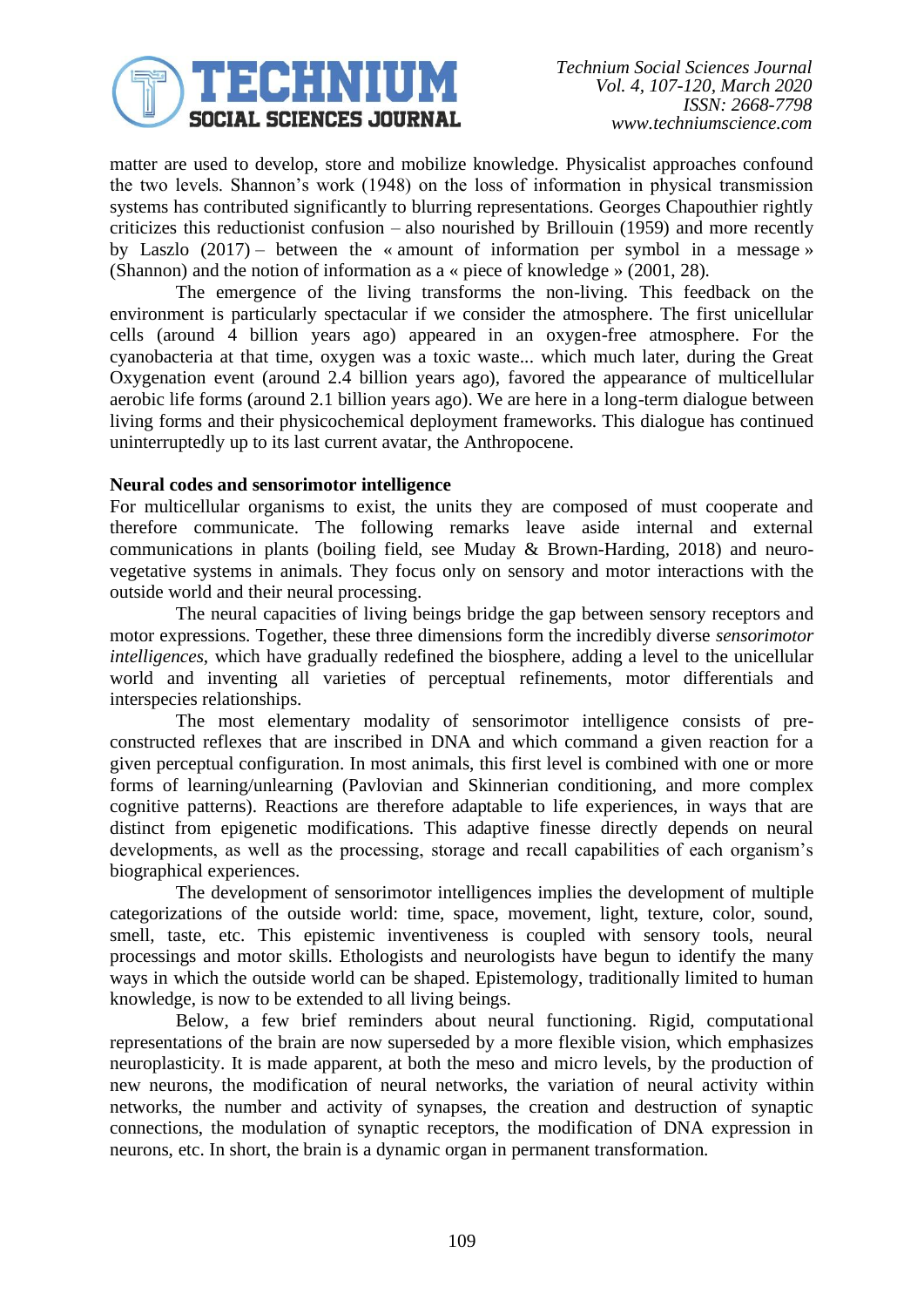

These plastic properties of the brain, combined with the fact that neural networks include millions of cells that communicate with each other through thousands of synapses and receptors, make decoding these exchanges particularly difficult. Decoding was initially attempted on tiny nervous systems, such as that of the C. elegans worm (302 neurons), whose integral *connectome* (a map of neural connections) has been established. Recently, remarkable breakthroughs have been made: the code for the perception of human faces by monkeys has been identified (Chang & Tsao, 2017); and the neural space code in rats is being deciphered (Moser *et al.*, 2014). In both cases, several types of neurons are at work, at times specialized in one dimension or another, and at times responsible for synthesizing or linking with other perceptions or memories.

Using the technique of optogenetics, a number of laboratories have been able to modify, delete and directly introduce memories in rats. The junction with computer simulation introduces a close interactive dialogue between *in vivo* observations and *in silico* reconstructions. In 2018, the *Blue Brain Project* completed a *Cell Atlas of the Mouse Brain* (Erö *el al.,* 2018).

The gap between the functioning of genomic intelligence and of sensorimotor intelligence is striking. The first is largely dominated by chance and trial and error and the second by the learning/unlearning dynamics. The key difference lies in the flexibility of adaptation. Unlike learning, the DNA mutation is not reversible. However, let us not forget that sensorimotor intelligence is itself rooted in genomic intelligence. With a twofold consequence: on the one hand, it depends on the mutations that may affect perceptual, motor and neural capacities, and on the other hand, it participates in their selection according to its own logic. Thus, sensorimotor behavior becomes a driving force of evolution. A force that expresses the tendency towards externalization in two ways: by refining knowledge of the outside world, and by adapting its flexibility. The feedback on the physicochemical environment has resulted in a remarkable transformation of landscapes, which in turn has reinforced these trends; sand and rocks were gradually covered with humus and vegetation, which laid the foundations for great diversification of animals. The terms of « embedding » and « subsystem » come to mind to qualify the articulation of these two epistemic logics, provided they are connected to that of emergence, which emphasizes the irreducibility and relative autonomy of one towards the other. The present text accepts the idea of distinct levels of reality with distinct properties, but without claiming to decide what to attribute to our ignorance or to the nature of things (on the concept of emergence, see O'Connor and Hong Yu, 2015).

Finally, sensorimotor intelligence makes it possible to modify behaviors intergeneratively without changing the DNA, at least for a certain amount of time. For example a variation in the song or the nuptial parade of some birds can lead to a reproductive subset and possibly, in the long term, to a new species. Thus, when such a variation is learned and practiced by a particular « tribe » before it is integrated into the DNA, it is the first step to externalizing know-how into a transmissible ritual, that is embodied through learning. The autonomy of the sensorimotor leads to the even greater autonomy of the symbolic.

#### **Codes and symbolic intelligence**

It is necessary to distinguish two levels of the symbolic. The first refers to the ability to represent an object in its absence; the second refers to the ability to express a representation by means of a sign or a symbol.

The *individual mental representation* (visual, phonic, etc.) of an object in its absence was acquired well before the invention of symbolic codes. It implies a more or less strong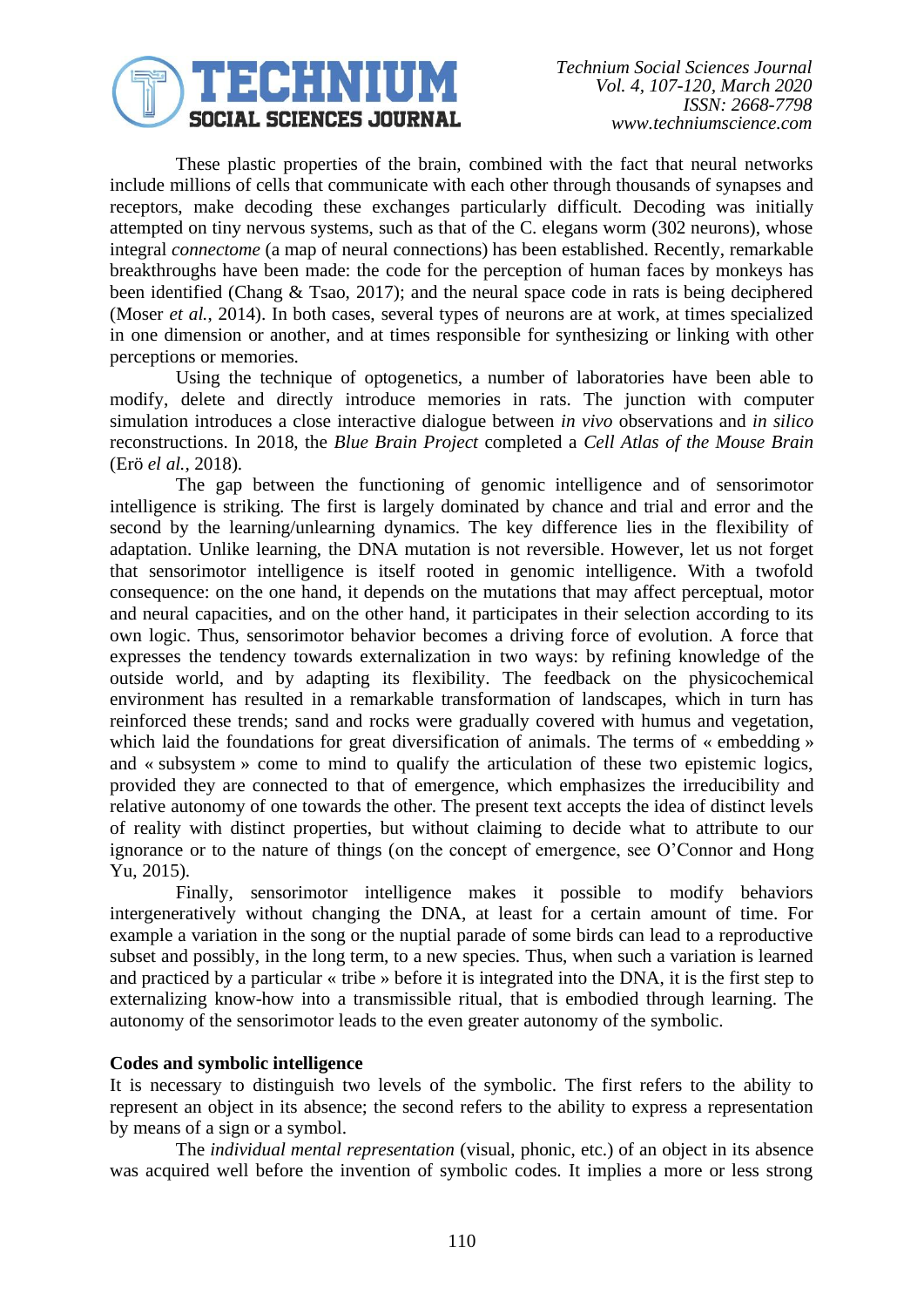

permanence of the object independently of immediate perceptions. Consequently, *the* hic et nunc *interactions recall, not only unconsciously but also consciously, a background of mental images and experiences, which enhances the spatiotemporal depth of relations.* We can relate the first socio-symbolic categorizations (of kinship, dominance, etc.), technical inventions and their cumulative transmission and also rudiments of non-verbal language (Boesch, 2012; De Waal, 2005) to this initial level of symbolic intelligence. These elements, combined with the social configurations that are specific to each group, justify the use of the term « culture », at least in chimpanzees.

Verbal language implies new relationships between the individual and the collective. It provides a dimension of collective expression and communication. The phonic images *expressed publicly* will be associated on a regular basis with other images (of objects, actions or operations) that designate thereafter common referents. The sign establishes an articulation between individual and collective representations This implies their regular use in a group, their learning and their normative control.

Verbal language was not born all of a sudden. Most likely it went through a protolanguage stage with *words* and *word associations* (Bickerton, 1990; Everett, 2017). This first phase goes back very far in the evolution of our species, at least to *Homo habilis*, i.e. more than 2 million years ago. Language with more complex *syntax*, sentences and narratives appeared later, not without analogy to the child's acquisition of language (Dortier, 2004). This vision is also consistent with the relative autonomy between lexical and syntactic.

Words, sentences, narratives: these symbolic interindividual bridges rise from the inescapable sensorimotor rooting of the signifier. It is at the articulation between the signified and the signifier that our cultural autonomization vis-à-vis our biological substratum is played out. Such an autonomization is made possible by our neuroplasticity and its ability to accommodate any lexicon, syntax, category or institution.

The so-called arbitrariness of the sign is at the root of both the collective dimension of symbolic codes and the infinite plurality of cultures within the human species. This intercultural plurality is accompanied by an intra-cultural plurality, well documented by sociologists and sociolinguists. A degree of heterogeneity is the rule, even in the simplest conversational exchanges (Gonzalez-Martinez, 2017).

In addition to plurality and sociality, symbolic codes have a third characteristic, the autonomy between sign and referent. Children are amused when discovering this: they can call an elephant a mouse, for example. This disconnection is made possible by the decoupling of representations and perceptions. As a result, ordinary communication is composed both of relatively precise agreements, as well as of approximations, misunderstandings, errors, unspoken words, lies, doubts and requests for clarification. The luxuriant construction of reality and the interpretative plurality prevail over objective and univocal exchange. The distinction between « true » and « false » becomes the subject of endless debate. Our current « fake news » have distant ancestors…

Whereas intra-species sensorimotor communications are mainly hereditary (pheromones, cries of alarm...), the uniqueness of symbolic communication is paradoxically the possibility of non-sharing, based on common codes, whether in terms of a distorted construction of reality or of interpretative violence. *On a symbolic level, what is common is inextricably linked to the virtuality of non-sharing*. This explains why socio-symbolic life is full of conflicts. And this is also why the normative dimension, that is dedicated to the channeling of possibilities, imposes itself through constant and sometimes violent power relations.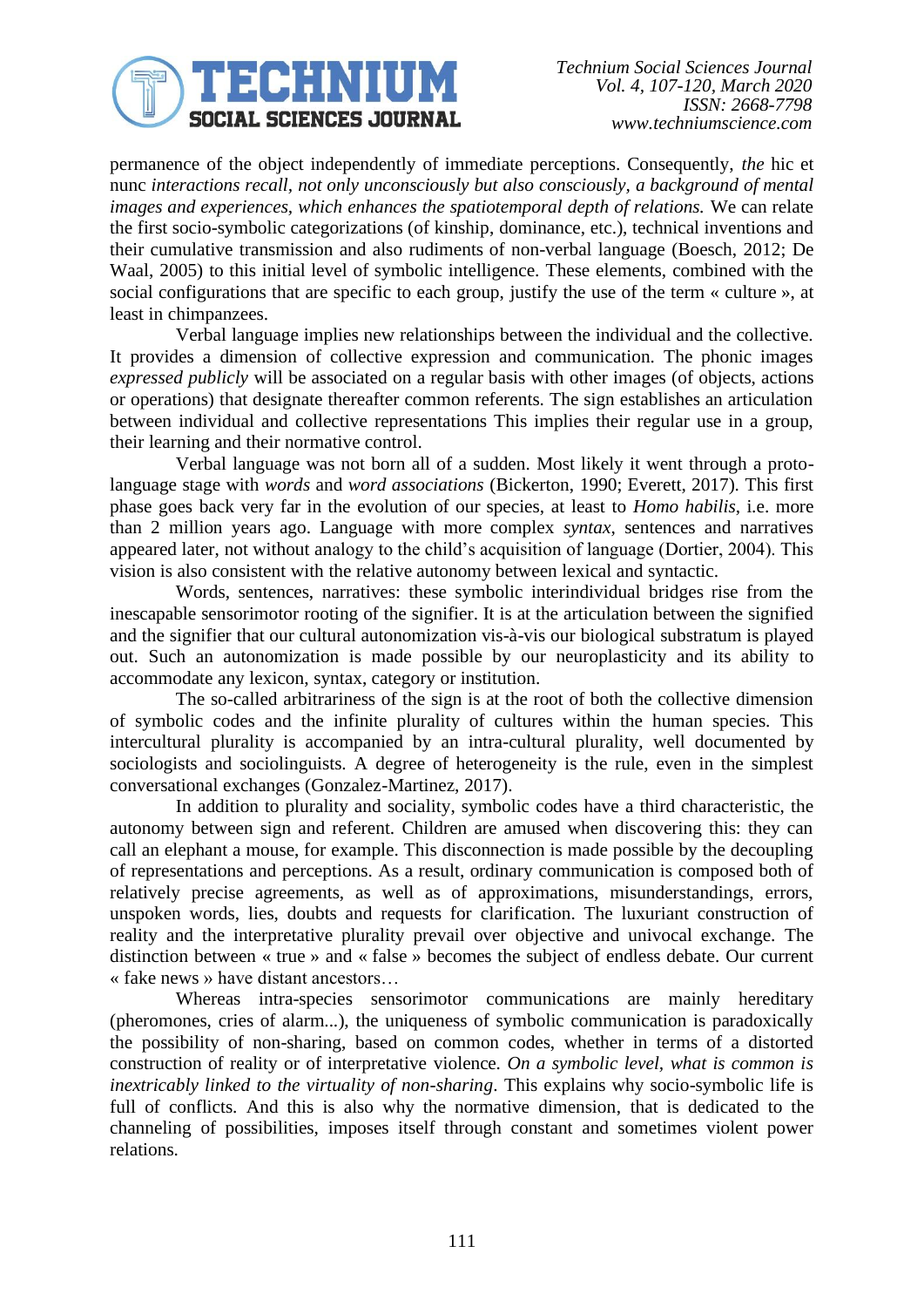# JECHNIUM **SOCIAL SCIENCES JOURNAL**

In terms of adaptive flexibility, the improvement is considerable: a single message (there is food there, X is dead or injured, etc.) can change the behavior of a single person or of an entire group of people. The variety of messages is virtually infinite and goes far beyond the cries of alarm or the dance of bees. Symbolic language also provides a considerable extension of social learning, previously focused on direct perception. However, these improvements are inseparable from the uncertainties of symbolic communication (errors, lies, etc.).

In the same way that a species evolves by micro-changes, language evolves through differences in sound and meaning first appropriated by minorities and then by the majority. These formally converging micro-macro dialectics are obviously not identical, with linguistic differences being the subject of tension concerning their legitimacy or illegitimacy.

Individual variations in symbolic experiences are also unavoidable and result in individual identities that are always marked by plurality and relative heterogeneity. These variations extend the processes of individualization already present in DNA and neural codes. Each semiotic individual at the same time resembles and differs from the others, – an identity that varies throughout life, sometimes spectacularly.

The socializing dimension of symbolic languages is expressed in the massive externalization of knowledge and values in social practices, divisions of labour, techniques, rituals, stories and institutions. This externalization has resulted in major advances in civilization. The multiplicity and heterogeneity within each culture goes hand in hand with a multiplicity and heterogeneity of embodiments into individual brains. This correlation is ensured by the fact that learning and educational pressures take place within the framework of current social relationships and interactions. Thus, both social convergences and social divergences are transmitted.

The more knowledge and socialized memories expand, the more their learning must find a space in individual brains. Thus, the joint dynamics of embodiment and externalization require special attention. On this frontier, we should mention the interesting « social brain hypothesis », which postulates reciprocal influences between neurobiology and social processes, the latter shaping our neural developments and vice-versa.

It should be noted in this respect that the hypothesis of a neural module of language has been considerably watered down. The brain does not start all over again, but it mobilizes previous structures, and in particular all the sensorimotor devices on which language is grafted.

Apparently, there is no pre-wiring to support the perception or expression of a particular range of sounds (about 800 phonemes listed among the 6000 known languages). Babies begin to learn a language by detecting frequencies of sounds (first vowels, then consonants) and associations of sounds (words, sequences of words) (Le Calvez, Pepperkamp & Dupoux, 2007; Kuhl, 2014). They learn regularities and their opposite, that of more or less exceptional figures. This way of entering into language through frequency-based detection is in accordance with the functioning of neural codes which, from the very first days, record regularities/irregularities of all kinds (Rochat, 2006; Dehaene, 2014). Instead of pre-wiring or pre-defined modules, neural networks are formed at the same time as language is acquired.

This is also true for reading acquisition and practice, which also lead to « structural changes in brain connectivity » (Kolinsky *et al*., 2014, 178). Permanent wiring is indeed in construction, but in close connection with the learning and verbal interactions (Changeux, 2009; Duffau, 2016). If the context is deficient, the linguistic brain will most likely be deficient. Joëlle Proust (2011, 17) goes one step further: « Differentiation between cultures also implies a differentiation of brains. »

The gradual transformation of Noam Chomsky's initial thesis, which gives increasing importance to the general cognitive tools children use in language learning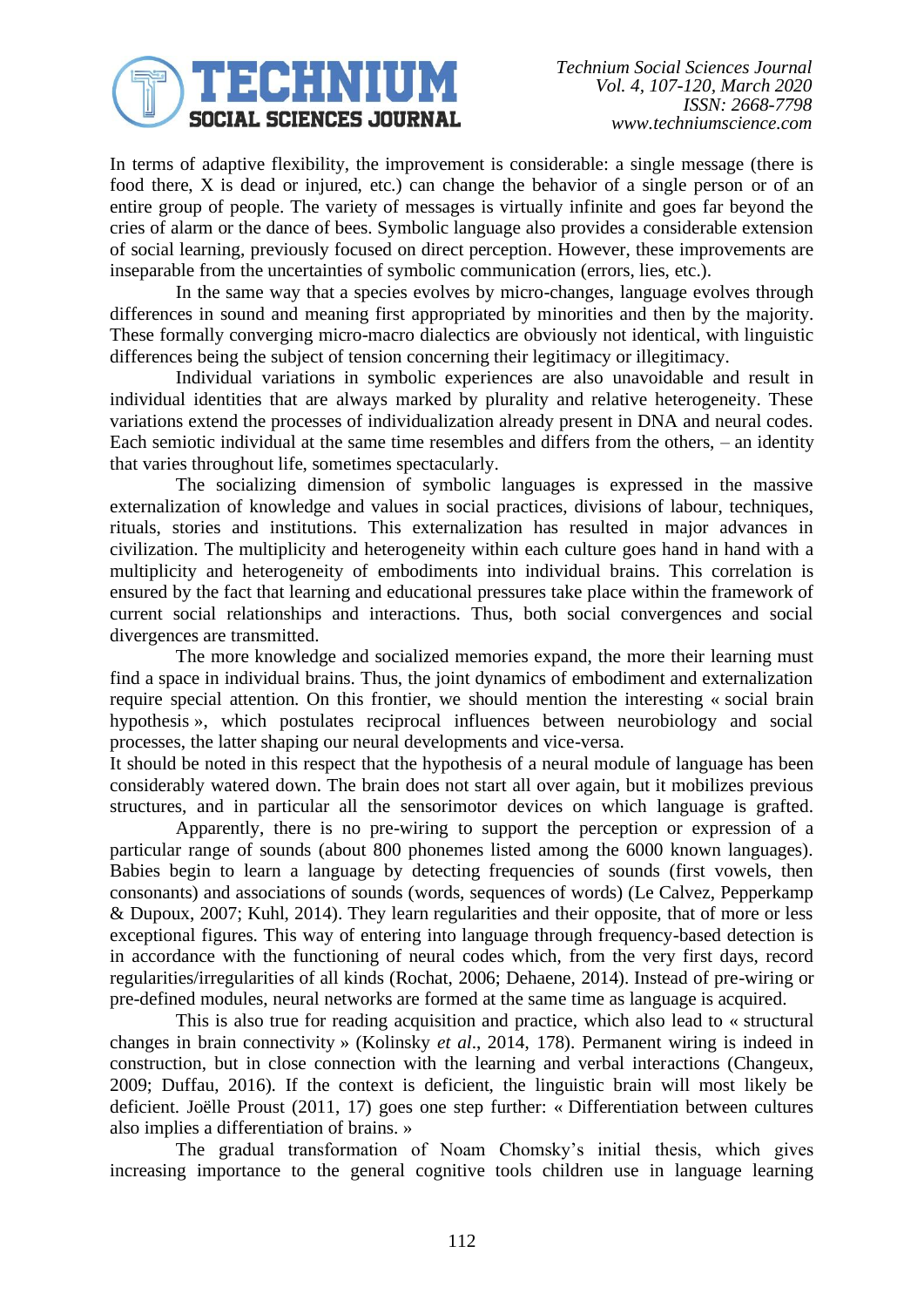

(Tomasello, 2003; Ghalebi & Sadighi, 2015), testifies to the decline in inherited modular designs in favor of interactive co-construction of brain networks during socialization. This flexibility allows for luxuriance and variations in symbolic intra-species subdivisions.

Should we relate the multiplication of symbolic categorizations to more fundamental pre-wired cognitive expectations that support primitive forms of relationships (domination vs submission, conflict vs cooperation, selfishness vs altruism, etc.) (cf. Kaufmann & Cordonnier, 2011)? Or should we consider their embodiment through learning in a manner similar to that applying to language? That is to say, less in terms of pre-wiring than in terms of wiring generated in connection with socialization, with a social brain that constantly reworks previous networks, in particular in terms of sensorimotor strength and cunning, opening them to new relational possibilities as development progresses (Grossi, 2017).

#### **Engineering codes and digital intelligence**

With the invention of writing, individual and collective oral memories found a stable, externalized material support that was more precise than any other artifactual expression (painting, sculpture, tools, ...). Writing has contributed to the constitution of large political formations, and thus to an increased division of labour and of correlative embodiments. It has also proven to be an incomparable tool for meta-reflection on current languages, on their lack of precision, their polysemy, sensitivity to contexts, etc. Creating languages that are free of these ordinary contingencies has generated considerable efforts, from which ultimately logic and mathematics derive. A number of mental operations were described and formalized, calculation tools were invented. Then, following the *pascaline* (1645), sustained efforts were made to translate them into calculating machines.

Writing ensures the regular capturing of already externalized oral cultural products. The mechanical calculators, and by extension the computer, make an additional step by opening the way to *externalization of mental operations and their logico-mathematical derivations*. The book describes procedures and results, without performing them itself. On the contrary, the computer applies modifiable programs, i.e. various sets of operations, to different data formatted to be compatible with the expected processing.

Once again, these are codes that serve as levers to extend the externalization process. Binary codes began by transcribing letters, numbers and logical operations first, and then colours, sounds, space, etc.

The history of the computer explosion is of interest here. Presently, the most important developments are occurring in evolutionary robotics and deep learning (Fuchs & Reichert, 2018; Silver *et al.* 2018). Research aims to increase the degree of self-learning in computers (learning from big data, learning based on auto-reinforcement, groups of robots working in cooperation to achieve optimal search procedures). These kinds of software allow dynamic interactions with the outside world. This new stage in digital intelligence extends the externalization of our cognitive functions even further and raises the question of the autonomy of computers.

The autonomous robot is the fantasy of a complete externalization. In line with the perspective of this article, *autonomy and its various degrees must be assessed in reference to biological organisms*, which are capable of self-replication and self-transformation without any external engineering. Today, robots are far from attaining such complete and ideal autonomy. By multiplying the range of their sensory and motor possibilities (multi-purpose devices, tool-kits available, tool-making, manufacturing of parts for self-repair, autonomous research into energy resources, etc.) and by introducing adaptive feedback on the learning algorithms themselves, we will come closer to the autonomy of the living. However, we are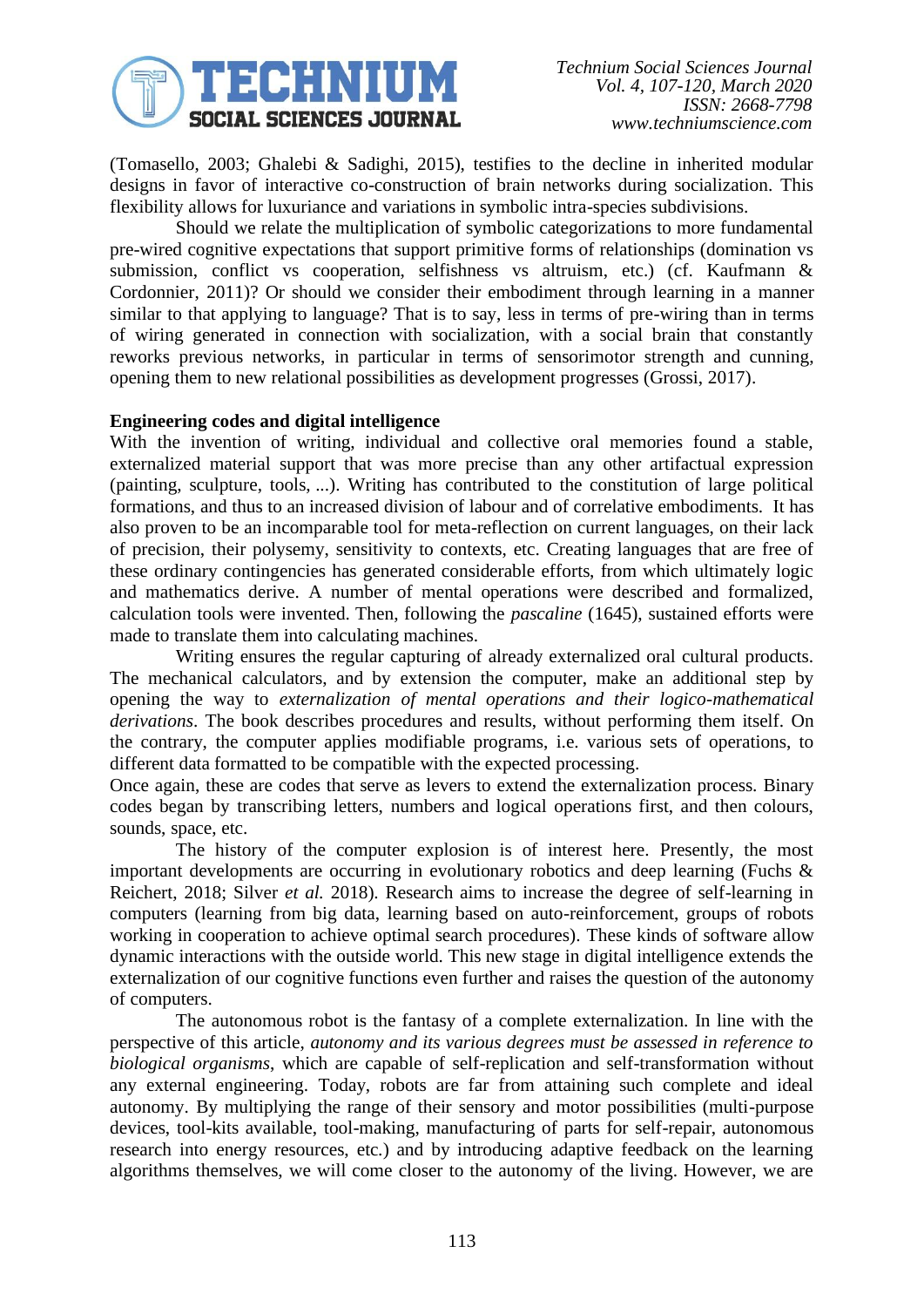

*Technium Social Sciences Journal Vol. 4, 107-120, March 2020 ISSN: 2668-7798 www.techniumscience.com*

still far from creating robots that are self-built, self-replicating and self-determined in their goals and means. The engineer – in the sense of competence rather than diploma – is omnipresent: he defines the sensory sensors, the motor skills and the computer processing. (Varela, 1993; Damasio, 2016). The resources he mobilizes come from symbolic intelligence and their unavoidable neural embodiment. *The expression « digital intelligence » should therefore be reserved for the couple formed by the engineer and the computer and, more broadly, for engineers and interconnected computer systems.*

Externalization is not a process that can be thought of only in terms of machines and mathematical algorithms. Putting the human dimension in brackets leads to an incomplete approach. The computer does not know what it is doing. Only do those who programmed it. The machine manipulates bits, the engineer mobilizes knowledge – an admirable division of tasks of efficiency. Searle's critique (1980) of the Turing test is therefore correct (thought experiment of the Chinese chamber). However, his arguments share the same flaw as those of Turing in their limitation to the semantic level: neither raises the perspective of the intelligences of the living and their auto-constructive autonomy.

In accordance with the perspective of this article, we can also say that computers represent, through us, a second domestication of physical information by living beings. In the same way that living organisms have subordinated the laws of physics to the needs of their own codes and operating principles, we have, for the second time, subordinated the laws of physics to the needs of machines that operate according to softwares resulting from our inventiveness. With considerable advantage: hardware and software can be changed at an accelerated pace, in fact, if one considers the last few decades, at a frenzied pace. Anchored in physics, therefore on a plane that serves as a foundation for the living worlds, digital intelligence can act in return upon our previous epistemic worlds. This is one of the reasons why some believe that we are entering a second great era of evolution.

Digital externalization is better understood by considering the computer and its global networks in the framework of the history of techniques. Techniques operate as mediations of social self-construction and in particular they display the division of labour. Tools both extend the sensorimotor and symbolic capacities and guide learning (degree 1 of externalization). Machines integrate some of the craftsman's tools and tricks and shift the effort to the maintenance and design of new machines (degree 2). Computers move the externalization process to a higher level, by integrating large parts of our symbolic operations into algorithms (level 3) and by opening the door to interventions on genomic and sensorimotor intelligences (level 4). At this fourth level, the classical conception of the technique as an extension of body is reversed: here, *living bodies are potentially becoming extensions of the technique.* As a result, all life forms – and the biosphere as a whole – potentially become bioengineering products.

In the same way as previous forms of intelligences, digital intelligence constitutes itself by constituting the world (Zarsky, 2016). Of course, new algorithmic rationalities incorporate « habits, desires, skills and values » (Jaton, 2017, 811). *Computer impacts on socio-symbolic activities* are the subject of constant research and commentary. We do not consider this here. In the past decades, digital intelligence has more or less penetrated all sectors of social life and we are only at the beginning of a long process (Jauréguiberry & Proulx, 2011; Meyer & Schroeder, 2015; D'Agostino & Durante, 2018). With social networks, algorithms give our exchanges hitherto unknown forms, they shift private/public boundaries, format messages, induce rapid flows of information, modify the tempo of our relationships, give virtual reality a greater place, strengthen the collective dimension of intelligence, etc.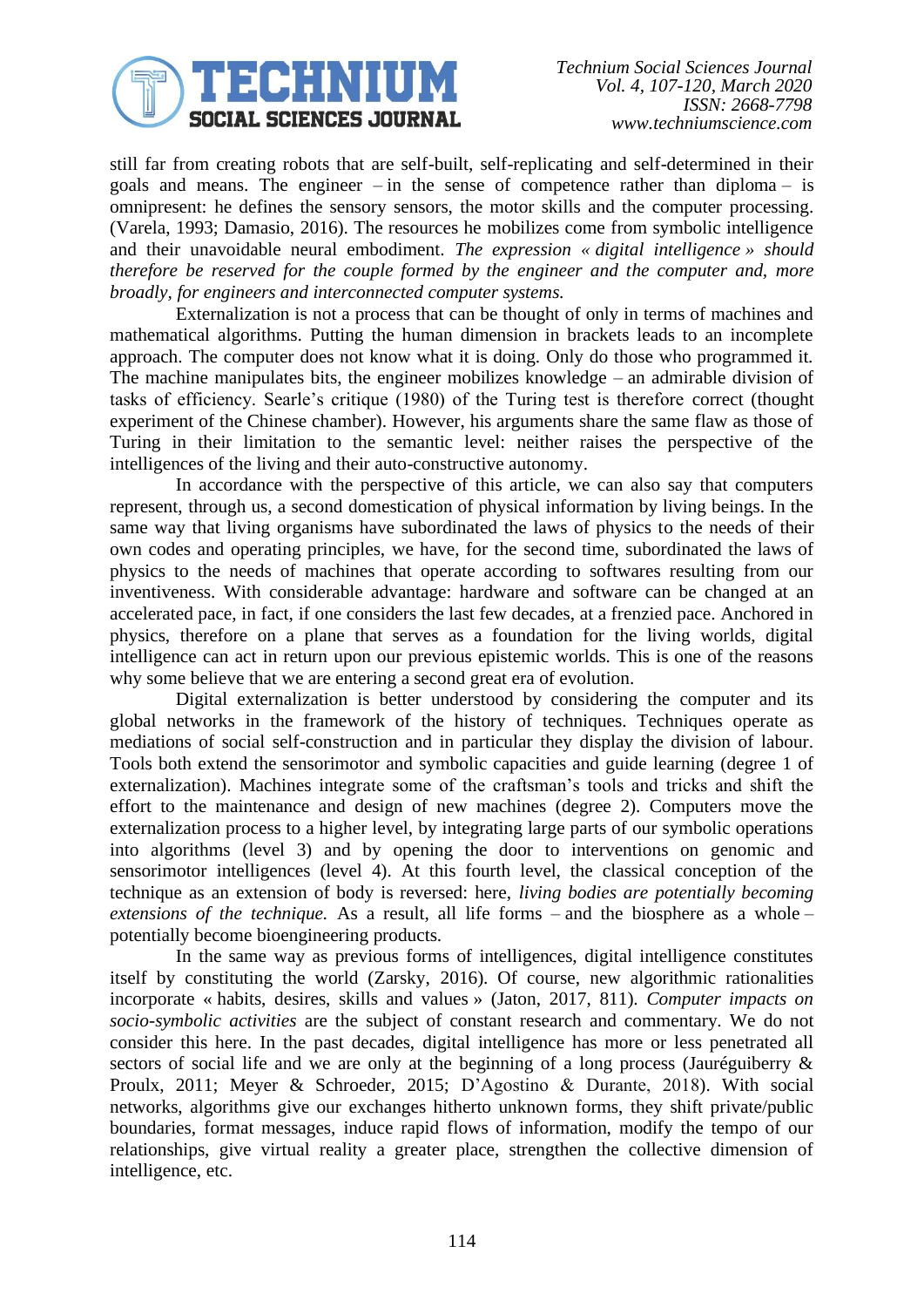

*The impacts on genomic and sensorimotor intelligences* are also significant. They are based on the link between computing power and discoveries in biology and neuroscience. The techniques of investigation, data-processing and intervention on living organisms integrate almost entirely the computer tool. Digital intelligence is a *digital-scientific intelligence.*

Genetic manipulations have become routine. For Craig Venter (2014), life is a game in terms of 0 and 1. Thanks to new softwares and mathematical models of cellular functioning, synthetic biology is moving from initial bricolages to a true engineering of life, with, for example, the search for a basic DNA for a minimal bacterium, the search for a alternative nucleic acid to DNA, the biosynthesis of multiple molecules, etc. (Hutchison III, 2016; Malyshev *et al.*, 2014).

Automatic genome sequencing makes it possible to revisit the history of living organisms and to access the innumerable variations of DNA within different species. One possible application is the individualization of medicine. George Church, with his *Human Genome Project-Write*, goes still further by planning to rewrite the entire human genome in ten years. The project is no longer limited to babies *à la carte*. It aims to create a new human species, a frontier that only a minority of people are currently considering crossing.

As soon as the neural codes will have revealed their secrets, neurologists will be able to implement effective interfaces capable of reading neural activities, interpreting them and connecting them directly to external devices. Brainreaders' accuracy is increasing; it is already possible today to make a paraplegic walk by interpreting his motor neurons' waves.

Optogenetics has paved the way for discoveries that open the door to deliberate interventions on the reinforcement and obliteration of memories. This technique, which activates/inactivates a neural network associated with a given memory, has made it possible to clarify the mechanisms of memorization, such as sharing neurons that are common to several memories or neural segregation of memories. Neurologists have inactivated and reactivated a specific memory in mice (Nabavi *et al*., 2014), created false memories that are as effective as real ones – i.e. with the same behavioral consequences – (Ramirez *et al*., 2013), and made and broken a link between two previously distinct memories (Ohkawa *et al*., 2015; Cai *et al*., 2016).

The perspective of the engineering of remembrance and forgetfulness applied to humans is already emerging, even before all the mechanisms of memory have been discovered. In this respect, neuroscience will lead to a perspective of self-construction of oneself and others, for therapeutic purposes at first of course, and then for other more disturbing ones, such as accessing other people's memories, modifying them, suppressing certain beliefs, etc. When completed, the process of convergence between the *in silico* and the *in vivo* will make it possible to bypass perceptual organs (directly introducing images, sounds, etc., i.e. virtual worlds, as powerful as the real worlds), to lead to sensory prostheses that are more effective than natural organs, to exchange in a silent dialogue with a computer and to directly activate external systems. This is only partly science fiction…

In short, digital intelligence is imposing its own epistemic logic on all previous forms of intelligence. This shift will probably be placed under the sign of *interface codes between natural and artificial codes* – janus codes facilitating exchanges and reciprocal transformations. Recent convergences between computer software and biological processes (artificial neural networks, artificial immune systems, genetic algorithms, distributed intelligence systems, ...) foreshadow such an evolution (Bruder, 2017; Delahaye, 2017; Yazdani & Jolai, 2016).

### **Conclusions**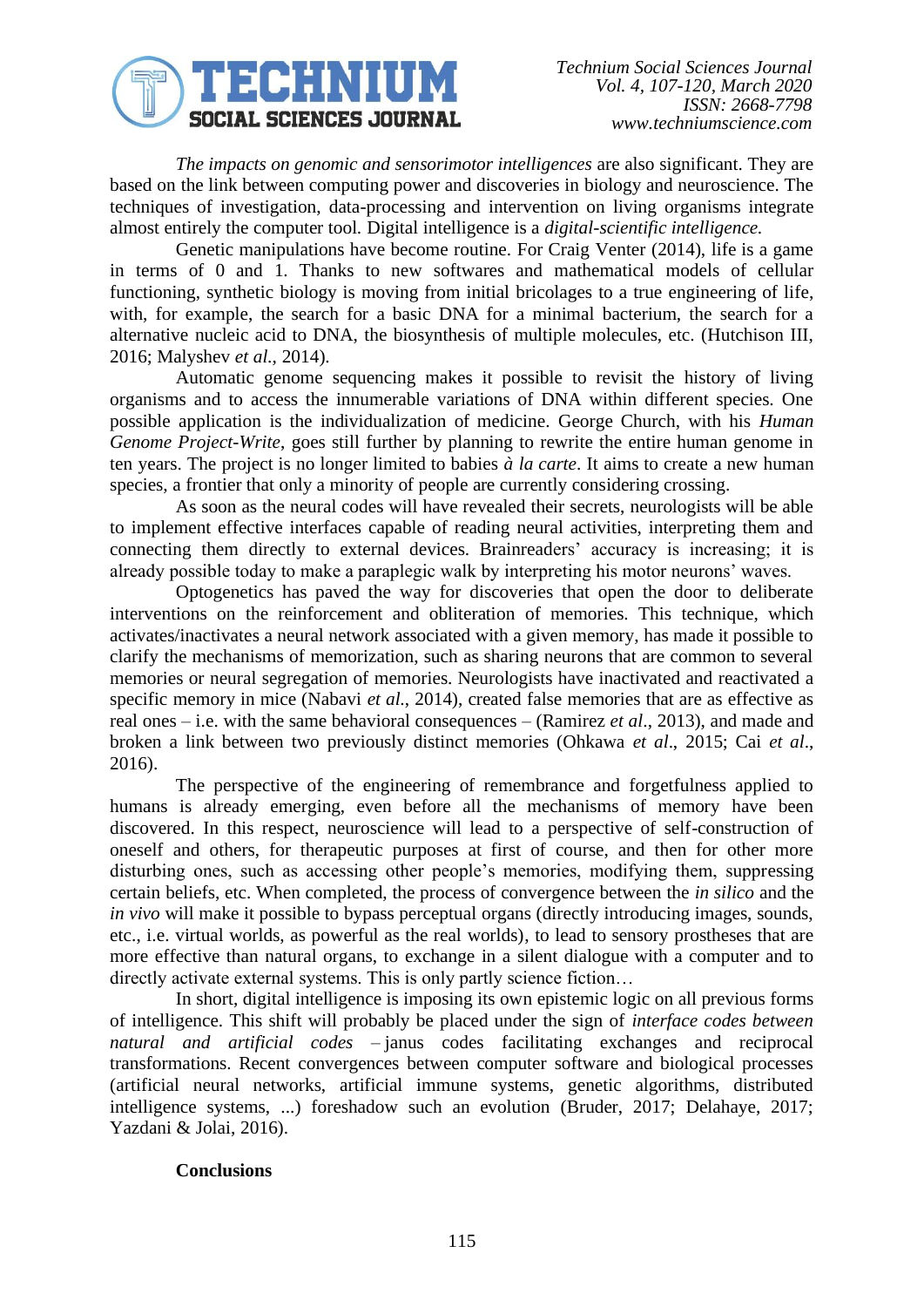

*Technium Social Sciences Journal Vol. 4, 107-120, March 2020 ISSN: 2668-7798 www.techniumscience.com*

This article aims solely at suggesting a line of thought to understand today's historical turning point. The types of intelligence selected are very schematically described, their intermediate forms are neglected, their articulations barely sketched – all reasons to open the text to criticism. However, these limits should not obscure the central objective. The approach intertwines three main dimensions: the codes and the forms of intelligences they allow, the different relationships between the embodiment and externalization of intelligent processes and the feedback effects of emerging intelligences on preceeding ones.

Codes of the living are linked to emergence phenomena. Genomic intelligence can be deployed thanks to the DNA code and the marginal instability of the genome. Sensorimotor intelligence of multicellulars directly depends upon the coded neural processing of biographical experiences. Symbolic intelligence is based on phonological, graphic and, more broadly, on semiotic codes. Finally, digital intelligence uses information processing machines that can be programmed with different coded languages. In short, *living codes are operators of complexity*.

These different epistemic logics are intertwined and remain linked to the living body, with a tendency towards externalization, low at the sensorimotor level, massive at the symbolic level, integrated into operational machines at the computer level. Each expansion of externalization provides a capacity to feed back onto previous levels. The cyanobacteria modified the atmosphere and paved the way for other types of metabolism. Sensorimotor intelligence has guided the evolution of genomes and fostered the emergence of a multitude of plants and animals that have profoundly altered the Earth's surface. The symbolic revolution has led to the plurality and heterogeneity of cultures, while retroacting on our neurobiological abilities. Finally, digital-scientific mediation leads to the possibility of redefining previous embodied codes and inducing a broad automaticity in the transformation of the non-living.

At the outset, living organisms domesticated certain properties of physicochemical nature for their own purposes. At the end of an externalization process, which is also a new starting point, the engineer also subjugates certain informational properties of matter, which allows him, by entrusting machines with appropriate intelligent operations, to intervene on the ways in which the living domesticates the laws of nature.

Biotechnologies are undermining the transcendent ontologies of Nature. By becoming technical objects, living entities become extensions of economic and political issues (Lafontaine, 2008, 2014; Le Dévédec, 2015; Turner & Knoepfler, 2016). The opposition between Nature and Culture is desintegrating, modifying our representations and challenging the scientific division of labour.

In this process, all knowledge is concerned. The shock is general in both the social and natural sciences, mainly in terms of ecology and sustainable development (Blanc, Demeulenaere & Feuerhahn, 2017). The deliberate feedback of the living upon itself is changing our relationship vis-à-vis knowledge, from the straight line of progress towards retroactive and inclusive loops. Dozens of scientific journals, mainly in English, testify to the immense effort that is now being made to reflect upon ecosystems in their interdisciplinary complexity. Human society is changing in depth by extending its field of activity to its own biological levels and to the whole planet's biosphere.

The coming society is a *trans-epistemic* society. This concept, proposed by Knorr-Cetina (1982) to designate the plurality of logics at work in scientific research, is extended here to all the intelligences of the living. This society, at the same time, uses genetically modified organisms and synthetic biology, manages the embodiment processes, redistributes the relationships between embodied and externalized operations and memories, improves and generalizes the interfaces between the *in vivo* and the *in silico*.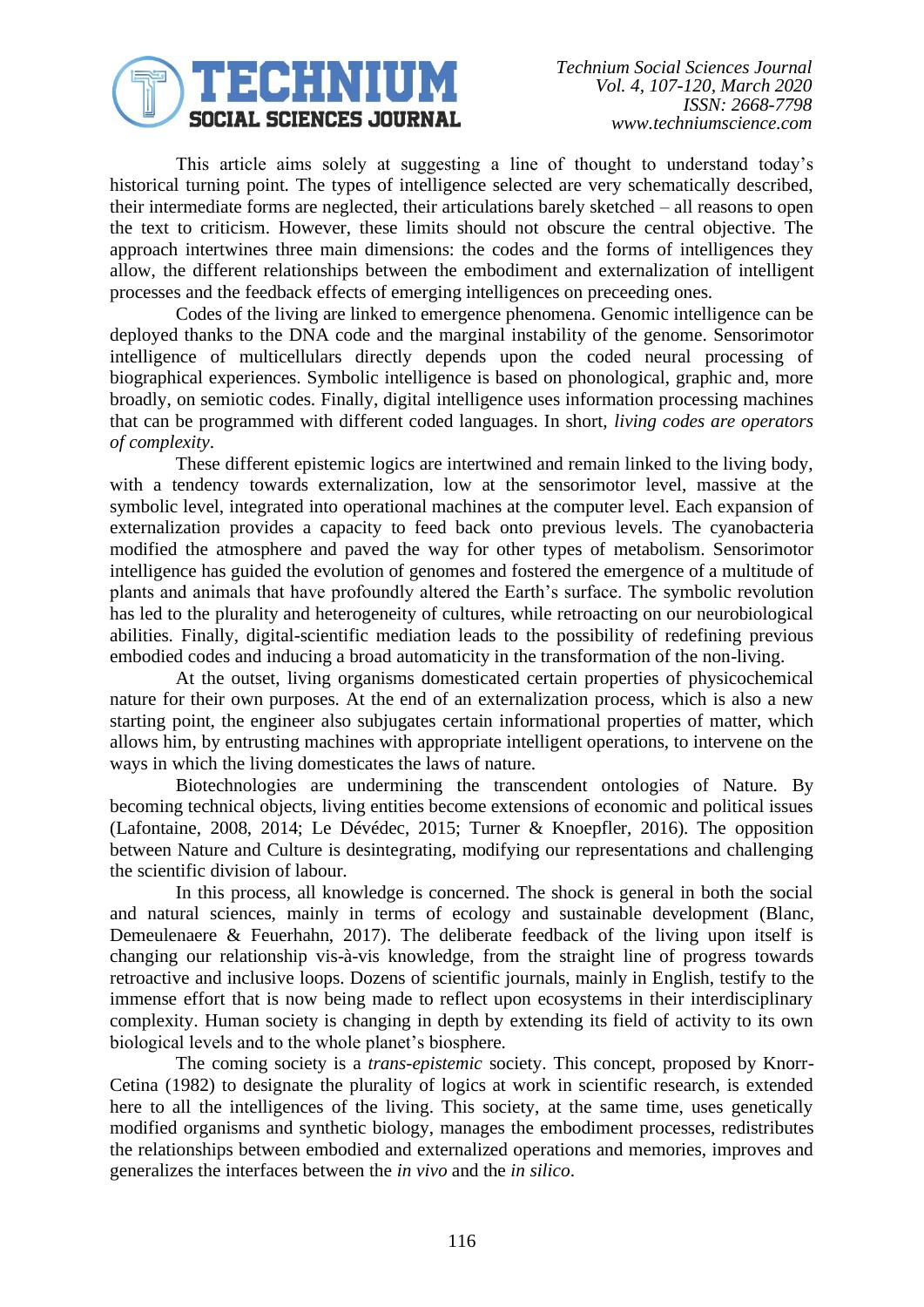

The thick borders between humans with consciousness and other living beings relegated to the state of biological mechanisms are gradually dissolving. Not only do we descend from a primate ancestor, but we also share epistemic processes with the most elementary cells of life. Epistemology cannot ignore such evidence. We are not alone in building notions of space, time, number and identity: ants, bees, birds, mice and others have invented solutions long before we even existed. The perspective now before us is that of an epistemology of all of the living, of which humans, with their specific characteristics, are solely one of its branches.

The situated articulations between humans and non-humans proposed by Latour have advantageously replaced the too static opposition between Culture and Nature and have given rise to interesting research. However, this appraoch initially ignored the distinction between living and non-living – a flaw now recognized by its author (Akrich, Callon & Latour, 2006; Charbonnier, Latour & Morizot 2017). It also has the disadvantage of maintaining humans at the centre of attention. Today, as we actively transform the various forms of intelligence, it is important to distinguish them clearly and to explore their articulations. In the same way it is important not to confuse knowledge with the physical quantity of information.

Technology as the extension of the body reverses itself into the body as an extension of technology. Therefore, the history of the living is being relegated to the background. The long-term historical contingency of organisms is replaced by a fast tempo facticity. The very definition of the epistemic logics of living organisms is altered, since genomic mutations and neuronal functioning become accessible. Another story is beginning, that of the living and the planet's biosphere as a field and expression of our technical interventions.

The social sciences, born in the upheavals of industrialization, are now facing an even more profound revolution, which encompasses all the epistemic logics of life. Just as Saint-Simon, Marx and Durkheim could not ignore the mechanical realities of their time, neither can we ignore the processes through which we transform the living and the non-living today, that at the same time are constituting a new society.

Bio-economy is presently an essential actor in redefining the relationships between the planet's various intelligences. It is a knowledge-based economy in a twofold sense: in that of mastering biological engineering and in that of intervening in the processes of plant and animal knowledge and inter-knowledge with market logics. However, these logics are more interested in modifying nucleotide polymers than in evaluating their long-term effects on the biosphere. The *Anthropocene* (Bonneuil & Fressoz, 2013) thus presents itself largely as a *Capitalocene* (Haraway, 2015), which, fortunately, has to cope with struggles and, unfortunately, benefits from insufficient ecological regulations.

The evaluation of the risks incurred in our trans-epistemic society is at the heart of normative postures and their justifications: high risk is associated with absolute condemnation of bioengineering, medium risk with conditional acceptance, low risk with utopian enchantment. If we set the objective of acting in full knowledge of the facts, we must subordinate the applications of the universalist approach of science to the largely contingent and singular requirements of our various forms of intelligence.

#### **References**

- [1] Akrich, M., Callon, M. & Latour, B. (2006). *Sociologie de la traduction. Textes fondateurs*. Presses de l'École des Mines, Paris.
- [2] Andics, A. *et al.* (2016). Neural Mechanisms for Lexical Processing in Dogs. *Science, 353*(6303), 1030-1032.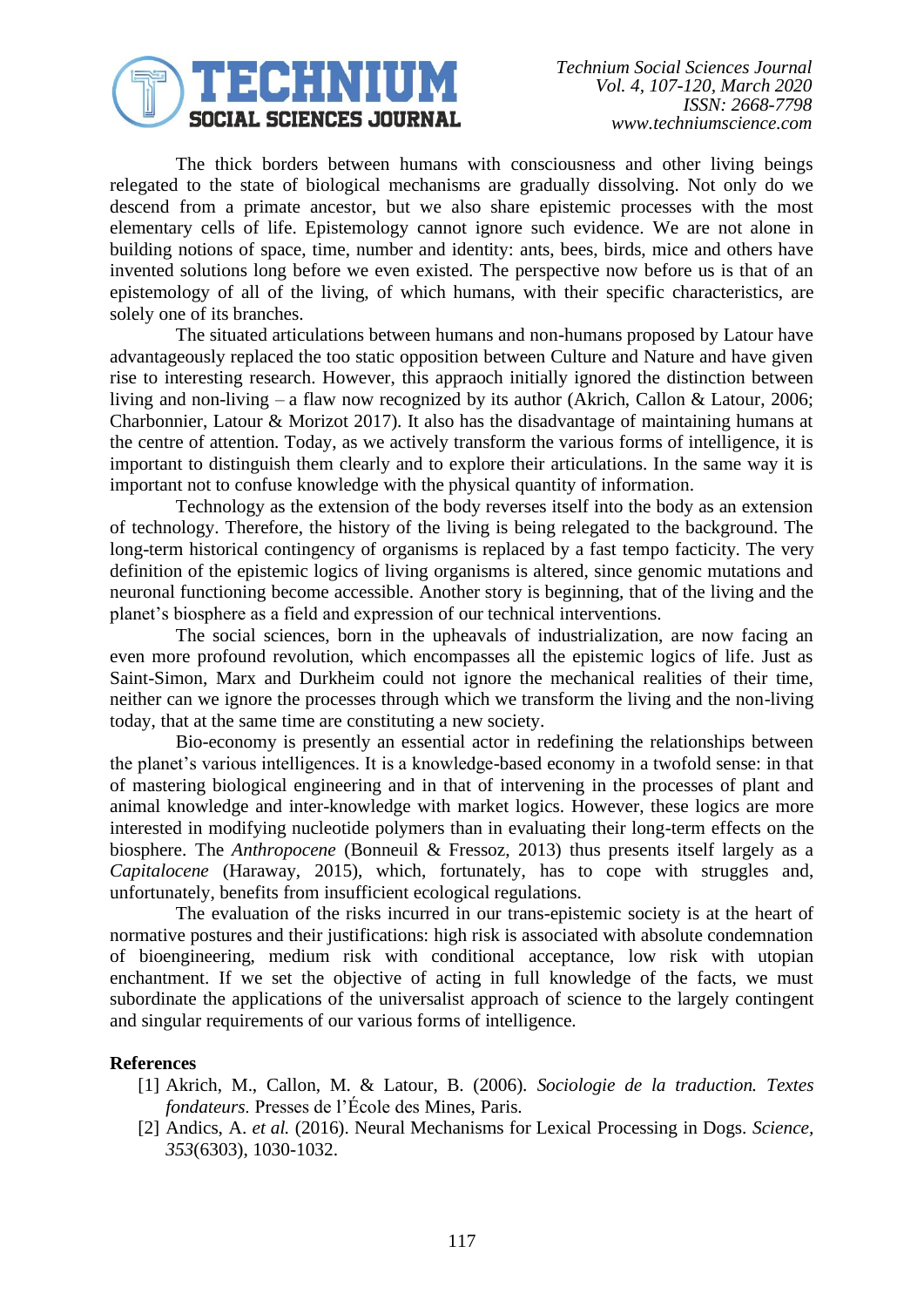

*Technium Social Sciences Journal Vol. 4, 107-120, March 2020 ISSN: 2668-7798 www.techniumscience.com*

- [3] Bailly, F. & Longo, G. (2006). *Mathématiques et sciences de la nature. La singularité physique du vivant*. Hermann, Paris.
- [4] Becker, H. (2009). *Comment parler de la société*. La Découverte, Paris.
- [5] Bickerton, D. (1990). *Language and Species*. University of Chicago Press, Chicago.
- [6] Blanc, G., Demeulenaere, E. & Feuerhahn, W. (eds) (2017). *Humanités environnementales. Enquêtes et contre-enquêtes.* Publications de la Sorbonne, Paris.
- [7] Boesch, C. (2012). *Wild Cultures: A Comparison between Chimpanzee and Human Cultures*. Cambridge University Press, Cambridge, MA.
- [8] Bonneuil, C. & Fressoz, J.-B. (2013). *L'événement anthropocène. La terre, l'histoire et nous*. Seuil, Paris.
- [9] Brillouin, B. (1959). *La Science et la théorie de l'information*. Masson, Paris.
- [10] Bruder, J. (2017). Infrastructural Intelligence : Contemporary Entanglements between Neuroscience and AI. *Progress in Brain Research,* 233, 101-128.
- [11] Cai, D.J. *et al.* (2016). A Shared Neural Ensemble Links Distinct Contextual Memories Encoded Close in Time. *Nature*, 534, 115-118.
- [12] Changeux, J.-P. (2009). Conférence introductive de J.-P. Changeux. *La lettre du Collège de France,* 27, 2009. URL : [http://lettre-cdf.revues.org/101.](http://lettre-cdf.revues.org/101)
- [13] Chapouthier, G. (2001). *L'Homme, ce singe en mosaïque*. Odile Jacob, Paris.
- [14] Charbonnier, P., Latour, B. & Morizot, B. (2017). Redécouvrir la terre. *Tracés,* 33, 227-252.
- *[15]* Damasio, A.R. (2016). We Must Not Accept an Algorithmic Account of Human Life. *New Perspectives Quaterly, 33*(3), 59-62.
- [16] D'Agostino, M. & Durante, M. (2018). Introduction: The Governance of Algorithms. *Philosophy & Technology*, 31, 499–505, https://doi.org/10.1007/s13347-018-0337-z
- [17] De Waal, F. (2005). *Animal Social Complexity: Intelligence, Culture, and Individualized Societies*. Harvard University Press, Cambridge, MA.
- [18] Dehaene, S. (2014). Psychologie cognitive expérimentale. Le bébé statisticien. *L'annuaire du Collège de France*,113. URL : http://annuairecdf.revues.org/2464 ; DOI: 10.4000/annuaire-cdf.2464.
- [19] Delahaye, J.-P. (2017). Le vivant, plus fort que l'électronique. *Pour la Science,* 473, 78-83.
- [20] Dortier, J.-F. (2004). *L'Homme, cet étrange animal. Aux origines de la pensée, du langage et de la culture*. Éditions Sciences Humaines, Auxerre.
- [21] Duffau, H. (2016). *L'Erreur de Broca : exploration d'un cerveau éveillé*. M. Lafon, Neuilly-sur-Seine.
- [22] Erö, C., Gewaltig, M.O., Keller, D. & Markram, H. (2018). A Cell Atlas for the Mouse Brain. *Frontiers in Neuroinformatics*, *12*(84).
- [23] Everett, D.L. (2017). *How Language Began: The Story of Humanity's Greatest Invention*. Liveright Publishing, Norton & Co, New York.
- [24] Fuchs, M. & Reichert, R. (2018). Rethinking AI. Neural Networks, Biometrics and the New Artificial Intelligence. *Digital Culture & Society*, *4*(1), 5-17.
- *[25]* Ghalebi, R. & Sadighi, F. (2015). The Used-Based Theory of Language Acquisition: A Review of Major Issues. *Journal of Applied Linguistics and Language Research, 2*(6), 190-195.
- [26] Gonzalez-Martinez, E. (2017). Passing-by « Ça va » Checks in Clinic Corridors. *Semiotica,* 215, 1-42.
- [27] Grossi, G. (2017). Hardwiring: Innateness in the Age of the Brain. *Biology and Philosophy*, *32*(6), 1047-1082.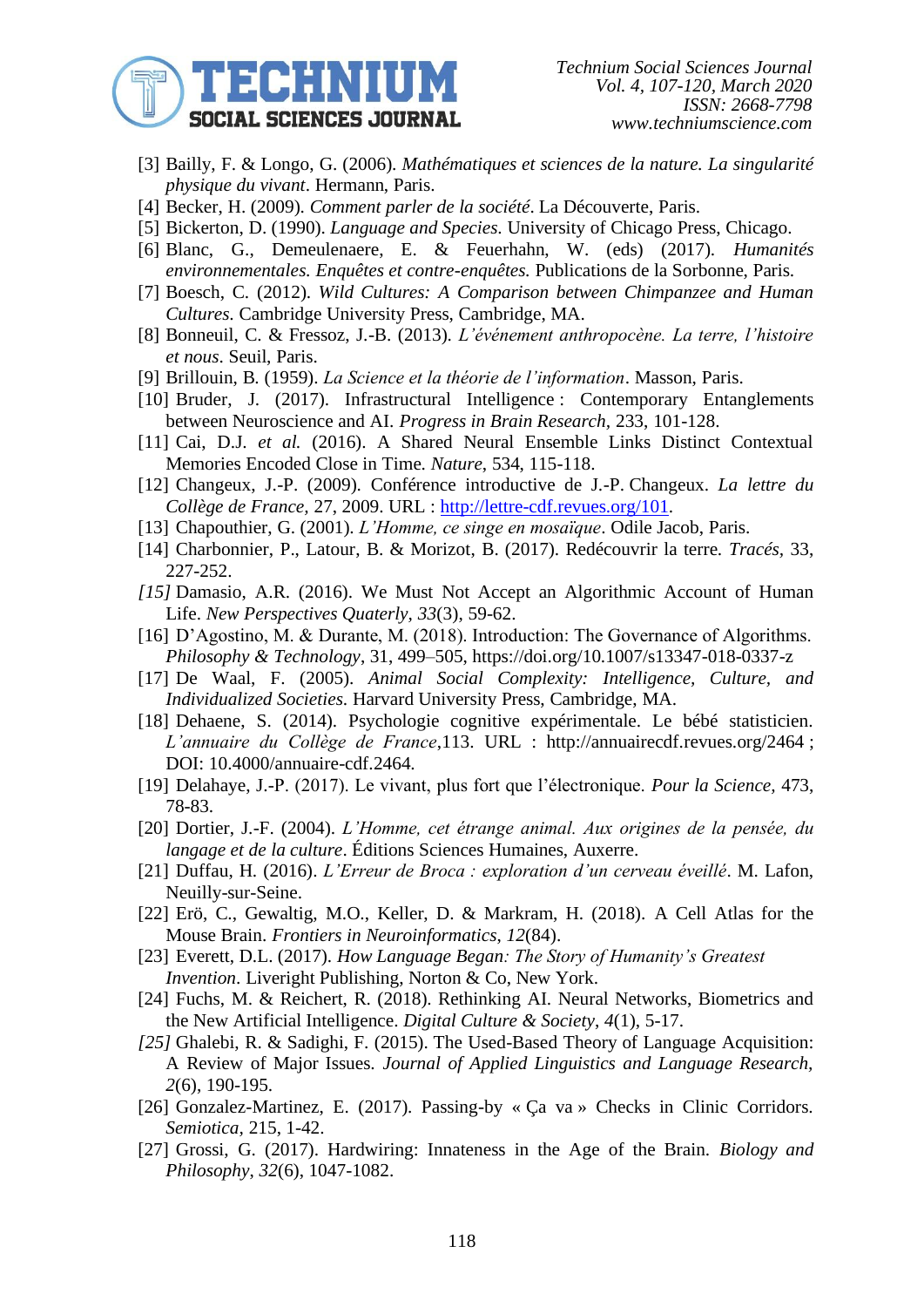

- [28] Haraway, D. (2015). Anthropocene, Capitalocene, Plantationocene, Chthulucene : Making Kin. *Environmental Humanities*, 6, 159-165.
- [29] Hutchison III, C.A. *et al.* (2016). Design and Synthesis of a Minima Bacteria Genome. *Science*, *351*(6280), 1414.
- [30] Jaton, F. (2017). We Get the Algorithms of our Ground Truths: Designing Referential Databases in Digital Image Processing. *Social Studies of Science*, *47*(6), 811-840.
- *[31]* Jauréguiberry, F. & Proulx, S. (2011). *Usagers et enjeux des technologies de communication*. Éditions Érès, Toulouse.
- [32] Kaufmann, L. & Cordonnier, L. (2011). Vers un naturalisme social. *SociologieS*. URL : http://sociologies.revues.org/3595.
- [33] Knorr-Cetina, K. (1982). Scientific Communities or Transepistemic Arenas of Research? A
- [34] Critique of Quasi-Economic Models of Science. *Social Studies of Science, 12*(1), 101-130.
- [35] Kolinsky, R. *et al.* (2014). L'influence de l'apprentissage du langage écrit sur les aires du langage. *Revue de neuropsychologie*, *6*(3), 173-181.
- [36] Kuhl, P. (2014). Early Language Learning and the Social Brain. *Symposium de biologie quantitative de Cold Spring Harbor*, 79, 211-220.
- [37] Lafontaine, C. (2008). *La société postmortelle. La mort, l'individu et le lien social à l'ère des technosciences*. Seuil, Paris.
- [38] Lafontaine, C. (2014). *Le corps-marché. La marchandisation de la vie humaine à l'ère de la bioéconomie*. Seuil, Paris.
- [39] Laland, K. *et al*. (2014). Does Evolutionary Theory Need a Rethink? *Nature*, *514*(7521), 161-164.
- [40] Laszlo, E. (2017). *The Intelligence of the Cosmos: Why are we here?* Inner Traditions, Rochester.
- [41] Le Calvez, R., Peperkamp, S. & Dupoux, E. (2007). Apprentissage "bottom-up" des phonèmes : une étude computationnelle. *Mathematics and Social Sciences*, *180*(4), 99- 111.
- [42] Le Dévédec, N. (2015). *La société de l'amélioration.* Liber, Montréal.
- [43] Malyshev, D.A. *et al.* (2014). A Semi-Synthetic Organism with an Expanded Genetic Alphabet. *Nature*, 509, 385-388. Doi:10.1038/nature13314.
- [44] Meyer, E.T. & Schroeder, R. (2015). *Knowledge Machines: Digital Transformations of the Sciences and Humanities*. MIT Press, Cambridge, MA.
- [45] Moser, E.I. *et al.* (2014). Grid Cells and Cortical Representation. *Nature Reviews Neuroscience*, *15*(7), 466-481.
- [46] Muday, G.K. & Brown-Harding, H. (2018). Nervous System-Like Signaling in Plant Defense. *Science, 361*(6407), 1068-1069.
- [47] Nabavi, S. *et al.* (2014). Engineering a Memory with LTD and LTP. *Nature, 511*(7509), 348-352.
- [48] O'Connor, T. & Wong, H.Y. (2015). Emergent Properties. *The Stanford Encyclopedia of Philosophy*, URL:

http://plato.stanford.edu/archives/sum2015/entries/properties-emergent/

- [49] Ohkawa, N. *et al.* (2015). Artificial Association of Pre-stored Information to Generate a Qualitatively New Memory. *Cell Reports,11*(2), 261-269.
- [50] Petitot, J. (1985). *Morphogenèse du sens*. PUF, Paris.